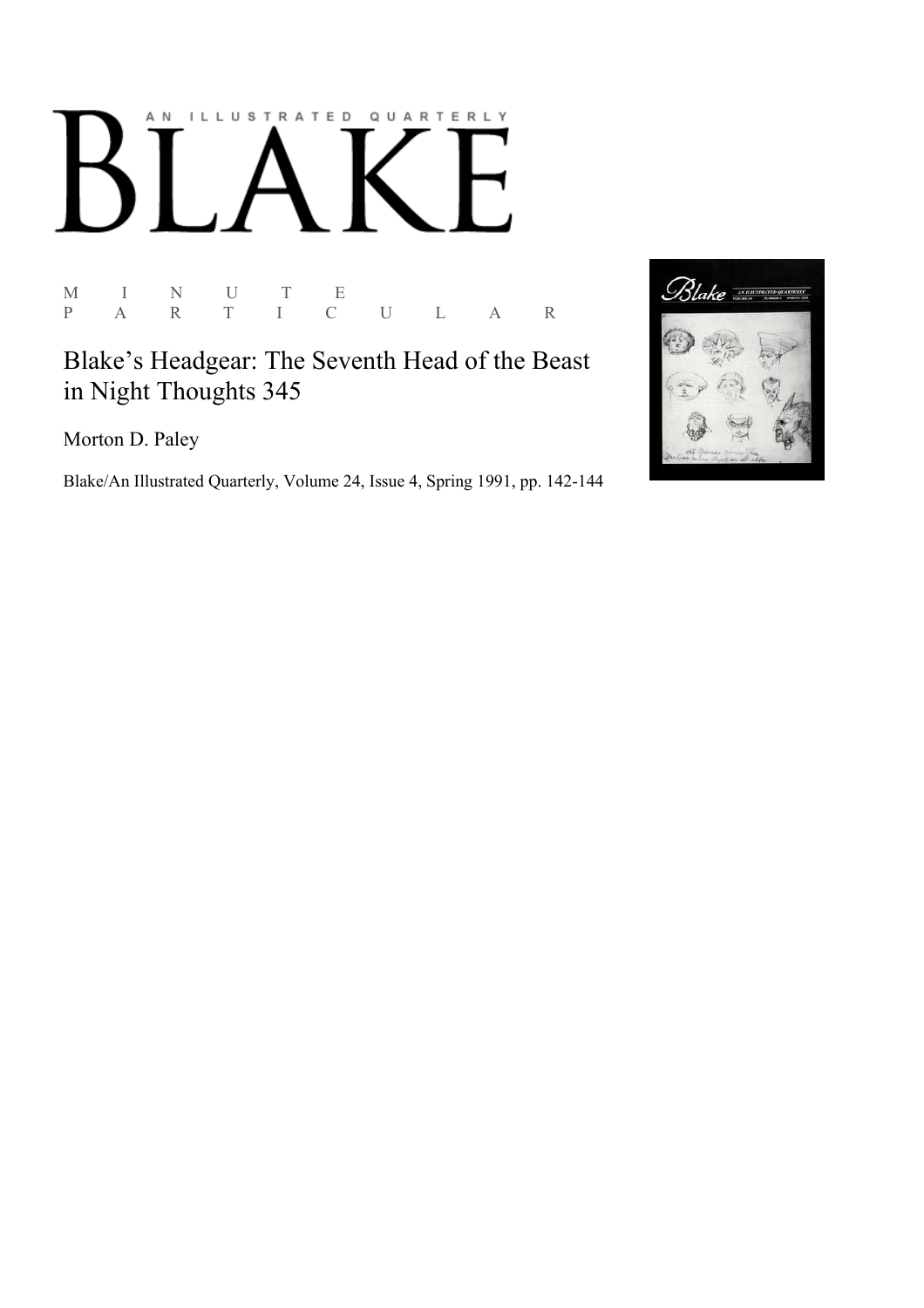## 142 *BLAKE/AN ILLUSTRATED QUARTERLY* Spring 1991

*MINUTE PARTICULAR* 

Blake's Headgear: The Seventh Head of the Beast in *Night Thoughts* 345

Morton D. Paley

For the title page of Night VIII of<br>Edward Young's Night Thoughts, Edward Young's *Night Thoughts,*  Blake drew a striking water color showing the Whore of Babylon and the seven-headed dragon of Revelation (illus. 1). In my 1969 essay on the *Night Thoughts* series, I identified the heads as follows, going from right to left:

The one on the lower right is a judge, scaly, fanged and red-eyed. Somewhat resembling Blake's later painting of the Ghost of a Flea, this representative of Law has a single horn and wears a judicial wig. Next comes the armored head of a warrior, then a crowned head with ram's horns. The fourth head has goat's horns and the papal tiara, the fifth the crown of a king. The next two wear, respectively, a bishop's miter and a priest's black biretta. The picture as a whole epitomizes the institutions of the fallen world revealed in their true monstrous nature as "Religion hid in War, a Dragon red and hidden Harlot" (/89: 53, K735). (155)

A similar view of the heads was advanced in *The Apocalyptic Sublime*(78- 80), and recently John E. Grant disagreed with my characterization of the fifth head as wearing a bishop's miter. "The distinctive feature of a bishop's miter," Grant correctly observes, "is that it has a slice removed, resulting in pointed horns fore and aft" (113n6). This is not the case with the fifth head, and Grant suggests that the headgear here may be Turkish, pointing to "a similar canonical hat (though less sharply pointed and adorned by a scarf



Figure 1. William Blake: Title page to Night VIII of Edward Young's *Night Thoughts*  (Butlin 345). Pen and watercolor over pencil. By permission of the Trustees of the British Museum.

in the back) . .. worn by the standardbearer and his follower who appear in an illustration attributed to Hogarth entitled 'A Procession Through the Hippodrome, Constantinople,' in Aubrey de la Motraye, *Travels: Europe, Asia, and Part of Africa* (London 1723/ 24)." Grant goes on to make the interesting suggestion that "The apparently Muslim hat reminds the viewer that Blake would not depend exclusively on Western symbolism to convey a sense of the powers that be."

This suggestion is intriguing because, if its basis in fact could be demonstrated, Blake would be brought into closer relationship with millenarians who saw Turkey as connected with John's apocalyptic visions. It was common in the 1790s and early 1800s to identify the Ottoman Empire with one of the horns or heads of one or another of the Beasts. The waning of the Ottoman Empire was for millenarians like Joseph Priestley and Joseph Bicheno a signal of the imminent realization of John's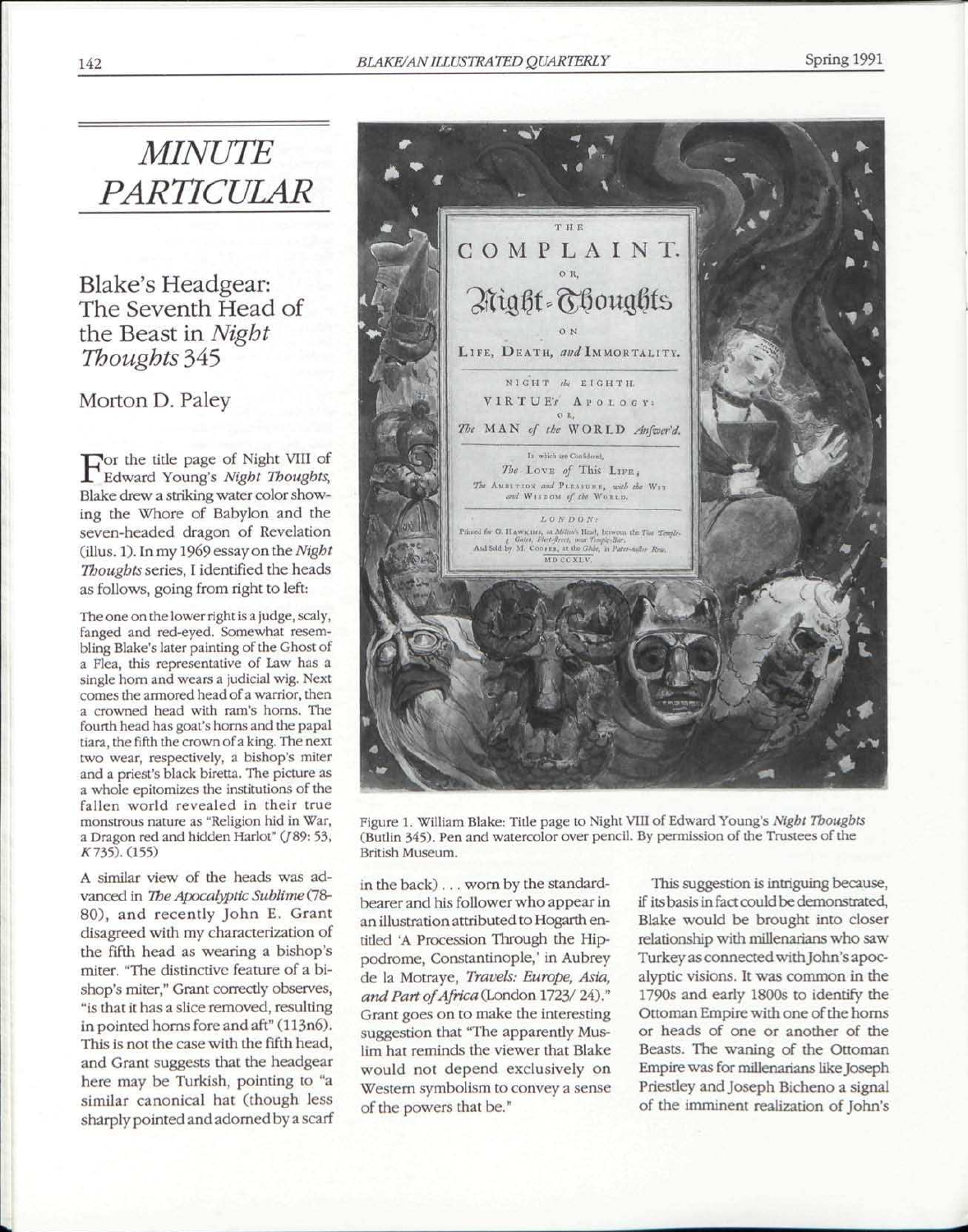prophecies. Blake's writings, in which there are only two uses of "Turk" and two of "Turkey," do not convey similar notions. In "The Divine Image" there is a universalistic statement that "all must love the human form, / In heathen, turk or jew" (E 13); and in a Notebook poem Fuseli "was both Turk & Jew" (E 507) because of his unorthodoxy in the eyes of others. The two references to Turkey *in Jerusalem* (72: 38 and 79: 48) occur among lists of nations that once dwelled in Jerusalem or may again dwell there, and Turkey is not differentiated from the others. Any evidence for a reference to Turkey in Blake's great apocalyptic *Night Thoughts* design must therefore rest on the putative source for the headgear of the fifth head from the right.

Aubrey de la Motraye's book, the correct title of which is *Travels Through Europe, Asia, and into Part of Africa,*  was published in two volumes in London in 1723. It is profusely illustrated and a number of plates are signed by Hogarth. This includes plate 15 (illus. 2), which is designated as no. 23 in Paulson's catalogue (1:101). (No doubt is cast upon its authenticity there, and as the plate is signed it is difficult to know why it should be referred to as an attribution). In "A Table of the Prints in the First Volume," the subject is described as follows:

Print XV: The *Atmeydan* itself, where the *Turks* still exercise their Horses after their manner, tho' differently from the ancient *Greeks.* On the same Print is a *Turkish*  Bride, whom they are conducting thus in Pomp to her Bridgegroom, who has not yet seen her, tho' the Contract is made between the Parents; she is on Horseback under the Canopy (I). (429)

There is nothing of an apocalyptic nature here, nor is there in the corresponding part of the text proper:

The Bride, if she is of Condition, is set astride upon a Horse, with her face veil'd under a sort of Canopy like that in the Print, N XV, supported by four Men, and some Janizaries, with their Ceremonial Caps, march at the Head of the Procession, with the little Pyramidal Trophy adom'd with



Figure 2. William Hogarth: Illustration for A. de la Motraye's *Travels Through Europe Asia, and into Part of Africa,* volume 1, plate 15. Engraving. Courtesy of the Bancroft Library, University of California.

Handkerchiefs, embroider'd with Gold, Tinsel, and Jewels. (249)

Of course Blake could have taken a ceremonial scene such as this and adapted it to his purposes. Although nothing in the book's description of the scene depicted suggests that the janissaries belong among the apocalyptic icons of *Night Thoughts,* something about the headgear could have struck Blake as appropriate. The most striking feature of the janissaries' "ceremonial caps" is the the train that descends from the apex of the cone down the back of the wearer to a point corresponding to his waist. There is not a trace of such a train in Blake's picture. What is there to suggest that the fifth head wears any kind of Muslim headgear? Without a distinctive train, this hat could have any number of antecedents.

Ronald Paulson suggests that Hogarth's engravings for La Motraye were influenced stylistically by Bernard Picart's *Ceremonies et coutumes religieuse* (Amsterdam 1793), an English version of which was published in London in 1731-39 as *The Religious* 

*Ceremonies and Customs of the Several Nations of the Known Worlds.*  This elegant and well-known book no doubt influenced artists other than Hogarth. If we consider Picart's depiction of a bishop in volume 2, we see that the cleft in the miter was more or less visible depending on the position of the bishop's head (illus. 3). In "Autre Maniere [sic] de Confirmer" that position is almost the same as that of the head in Blake's drawing, reversed. If we imagine a vertical line in Picart's engraving in the position of the printed paste-in on Blake's page, we can see that the miter could be made to appear conical as a result. In Blake's drawing, however, there is a very slight upturn as the headgear meets the inset margin. Was this a slip on Blake's part or are we to imagine that line continuing upwards behind the printed title? If the former be the case, this figure's headgear may be a bishop's miter; if the latter, the result would be equally inappropriate for Turk or Christian.